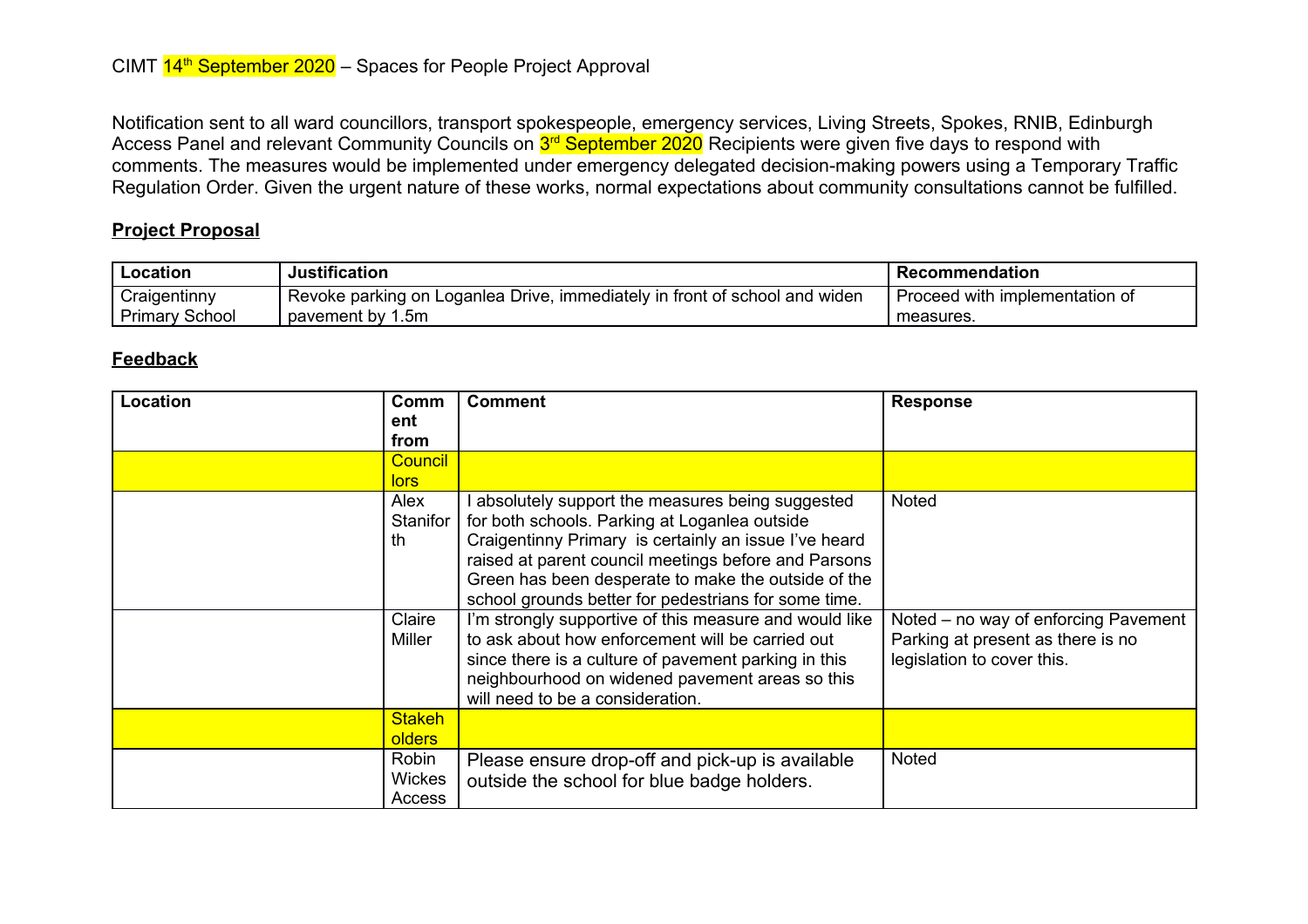|              | Panel  |                                                                                                                                                                                                                                                                                                                                                                                                                                                                                                                                                                                                                                                                            |                                                                                     |
|--------------|--------|----------------------------------------------------------------------------------------------------------------------------------------------------------------------------------------------------------------------------------------------------------------------------------------------------------------------------------------------------------------------------------------------------------------------------------------------------------------------------------------------------------------------------------------------------------------------------------------------------------------------------------------------------------------------------|-------------------------------------------------------------------------------------|
|              | Spokes | Spokes Porty welcomes the opportunity to comment<br>on the council's proposals for creating safe spaces as<br>pupils arrive and leave Craigentinny Primary School.<br>We see these as an initial set of broader measures<br>that will make the journey from home to school feel<br>much safer for pupils and parents.<br>The Spaces for People proposal is to extend the<br>northern pavement between the two school gates on<br>Loganlea Drive, the entrance on the south-east of the<br>school. We support this as more children are now<br>walking to school, many of course accompanied by<br>their parent(s), but consider that further interventions<br>are required | Noted – we will continue to liaise with<br>the school on any further interventions. |
| Loaning Road | Spokes | The existing entrance on Loaning Road is no longer<br>in use due to building works, with an alternative<br>entrance provided via a pedestrian gate into the<br>green (football) area to the north-east of the school.<br>We recommend that CEC considers widening the<br>pavement at this gate in addition to the proposed<br>alterations at Loganlea Drive.                                                                                                                                                                                                                                                                                                               | Noted – we will liaise with the school<br>on this                                   |
|              | Spokes | Bus route no 25 goes along Loganlea Drive (in one<br>direction). When the pavement is extended onto the<br>carriageway, we recommend that CEC considers<br>suspending parking on one side of the road. We<br>suggest suspending parking on the school side of<br>Loganlea Drive to avoid disruption to local residents,<br>who predominantly use the southern side of the<br>street.                                                                                                                                                                                                                                                                                       | Noted – will monitor this                                                           |
|              | Spokes | The proposed extension of the pavement would have<br>the added benefit of reducing the opportunity for<br>parents who drop off or collect their children by car to<br>park near the school gates. Extending the pavement<br>could therefore increase pupil safety and reduce                                                                                                                                                                                                                                                                                                                                                                                               | Noted                                                                               |